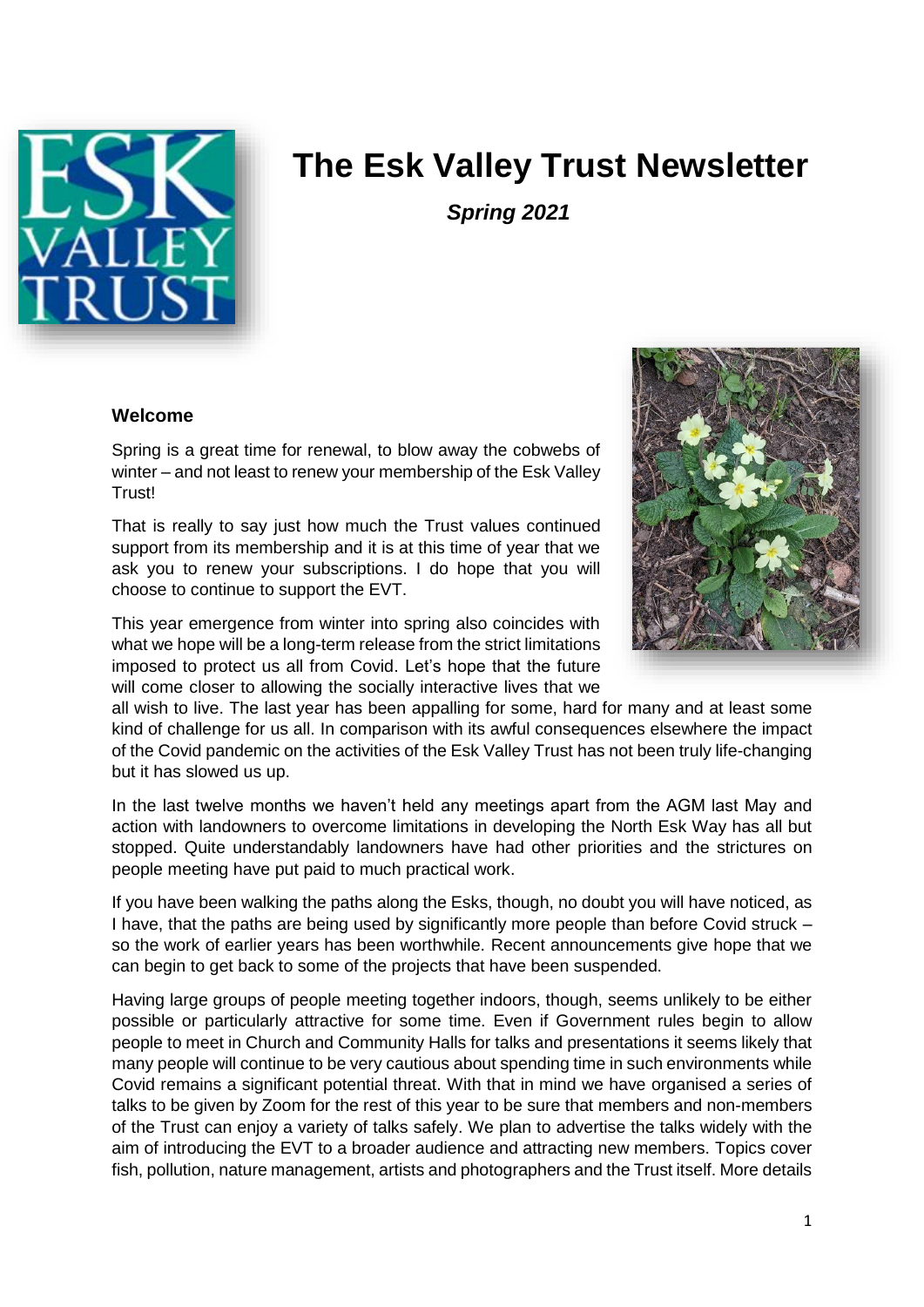are given below. I hope that you will enjoy joining at least some of these talks from the comfort of your own home. I don't have a good answer as to why we haven't done this before – we didn't, but we have now!

The AGM will, as last year, also be a Zoom event, on Friday 28 May. I hope to see you there.

Although some of the more visible evidence of the Trust's activities has had to be curtailed for months there is still activity under the surface and I would like to thank the Trustees for their continuing work and also to Ian Brown for a huge amount of physical effort in helping with the thinning in the Hewan Wood.

John Oldham

## **2020 AGM and Accounts**

The AGM on Friday 28 May will start at 19.30 hrs. As usual the Agenda, Minutes of last year's meeting and Accounts for approval will be posted on the website at least three weeks before that date. The accounts are currently being assessed and we are grateful to Andrew Turton CA for taking on the role of Assessor on a *pro bono* basis.

It's good to be able to report that the financial reserves have increased slightly over the year with unrestricted reserves now standing at just over four thousand pounds. This is a more comfortable level than in recent years (in relation to annual essential expenditure) and gives a little freedom to do additional things. Membership, though, has fallen slightly to 83 of which 25 are still unpaid. The Trustees continue to look for ways to strengthen support for the Trust through membership. In particular we are promoting the forthcoming Zoom talks through as many social networks as we can access to enhance awareness of our existence and activities.

Alongside the AGM John Oldham will give a talk about the EVT as part of the new annual programme of talks (see below).

# **Hewan Wood**

From late autumn and through much of the winter the tree thinning programme has continued at the Hewan Wood. It has stopped now as we enter nesting season and the trees are coming into leaf. The aim of the programme is to remove potentially dangerous trees around the paths in the wood and to improve the overall health of the woodland by allowing healthy trees to grow better and to remove unhealthy and poorly grown ones. In places we have opened up

the canopy to allow more light onto the woodland floor but have been careful to leave safe, dead specimens for their wildlife value. For the purist the woodland has a very high proportion of 'nonnative' species but there is no intention of a drastic replacement strategy, however in one small area we have opened sufficient space to allow some limited planting of oaks to replace sycamore. Thanks to everyone who has helped with this activity.

# **EVT Zoom talks 2021**

The new programme of talks is open to everyone, whether members of the Trust or not and is completely free of charge.



Zoom has come to be familiar to many of us over the last year, but if you are new to it, fear not; the process is very easy. Each talk has a unique 'sign-in' number. We are advertising the talks to non-members and they will need to register via the EVT website. Members can register in the same way (just go to [http://www.eskvalleytrust.org/news-events\)](http://www.eskvalleytrust.org/news-events). Alternatively if you receive this via email you can use the links shown below. Clicking on the link will return an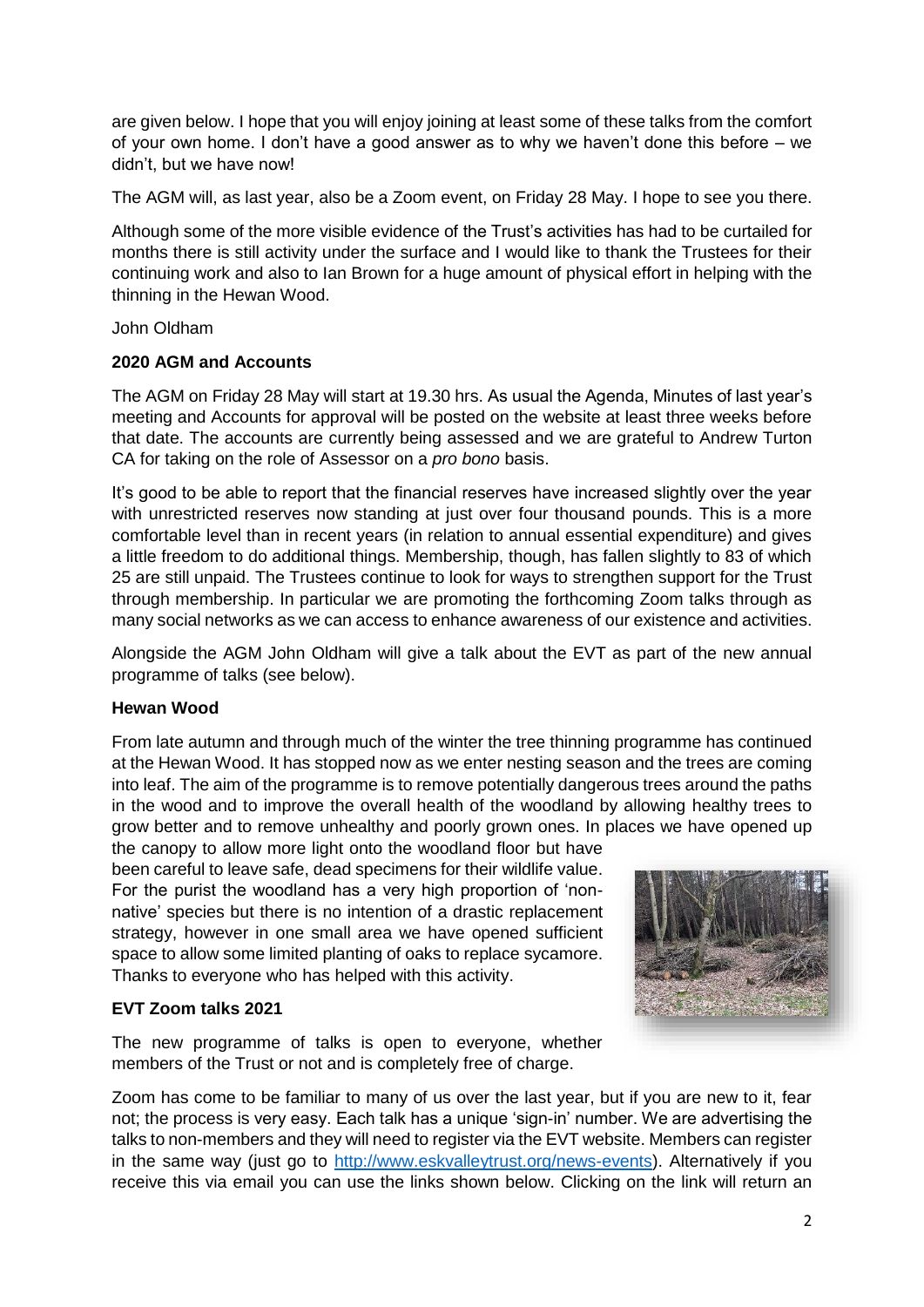email to your address which includes details of how to log in to the talk. You are welcome to register for as many of the talks as you want to.

# *Talk 1: Thursday April 22nd at 19.30 pm*

**Dr Iain Reid** will discuss:

## **Fish of the Midlothian Esks placed within the wider context of the Forth district: present challenges and future potential**

Iain is a well-known aquatic ecologist who has been involved in a number of projects at the Forth Rivers Trust. He enjoys any opportunity to get involved in environmental education and to help people learn more about the rivers around them.

## *To register for this talk click on [this link](https://zoom.us/meeting/register/tJYsd-uupzoqGN17RZfUbSstlLMlLmmGPE3w)*.

## *Talk 2: Friday 28 May at 19.30 pm*

**John Oldham** will discuss:

## **The Esk Valley Trust: What is it for? What has it done? Where is it going?**

John enjoyed a career in agricultural research and has lived close to the North Esk river for almost 30 years. He has been Chairman of the Esk Valley Trust since 2015 and is keen to see the Trust enhancing appreciation of the Esk valleys by all who live in or visit them.

This talk will be given alongside the 2021 Annual General Meeting of the Trust.

*To register for this talk click on [this link](https://zoom.us/meeting/register/tJElc--upzMtH9MKx_kJQ7UXAtFM9VtZxG8V)*.

## *Talk 3: Thursday 24 June at 19.30 pm*

**Dr Anna Griffin** (and colleagues) will discuss:

## **Managing river impacts in the Esk rivers**

Anna is the river basin management coordinator for the Scottish Environment Protection Agency (SEPA) based in Dumfries. She has a very active involvement in all aspects of river basin management for the Esk rivers including pollution and flood management.

*To register for this talk click on [this link](https://zoom.us/meeting/register/tJwud-CprD0oGtbYyOVLSgGD_FHN-SxJuEap)*.

## *Talk 4: Thursday 26 August at 19.30 pm*

**Professor Roger Crofts** will discuss:

## **The Esk valleys: working with nature for a better future**

Roger is well known as a distinguished academic geographer with a career in many aspects of environmental and land management including having been the founding CEO of Scottish Natural Heritage (SNH). He is a Trustee of the Esk Valley Trust and enthusiastic about everything that he does.

## *To register for this talk click on [this link.](https://zoom.us/meeting/register/tJUkcu-hrjIiGtOoTI9Ghr3Lv2mhbIuBW0fL)*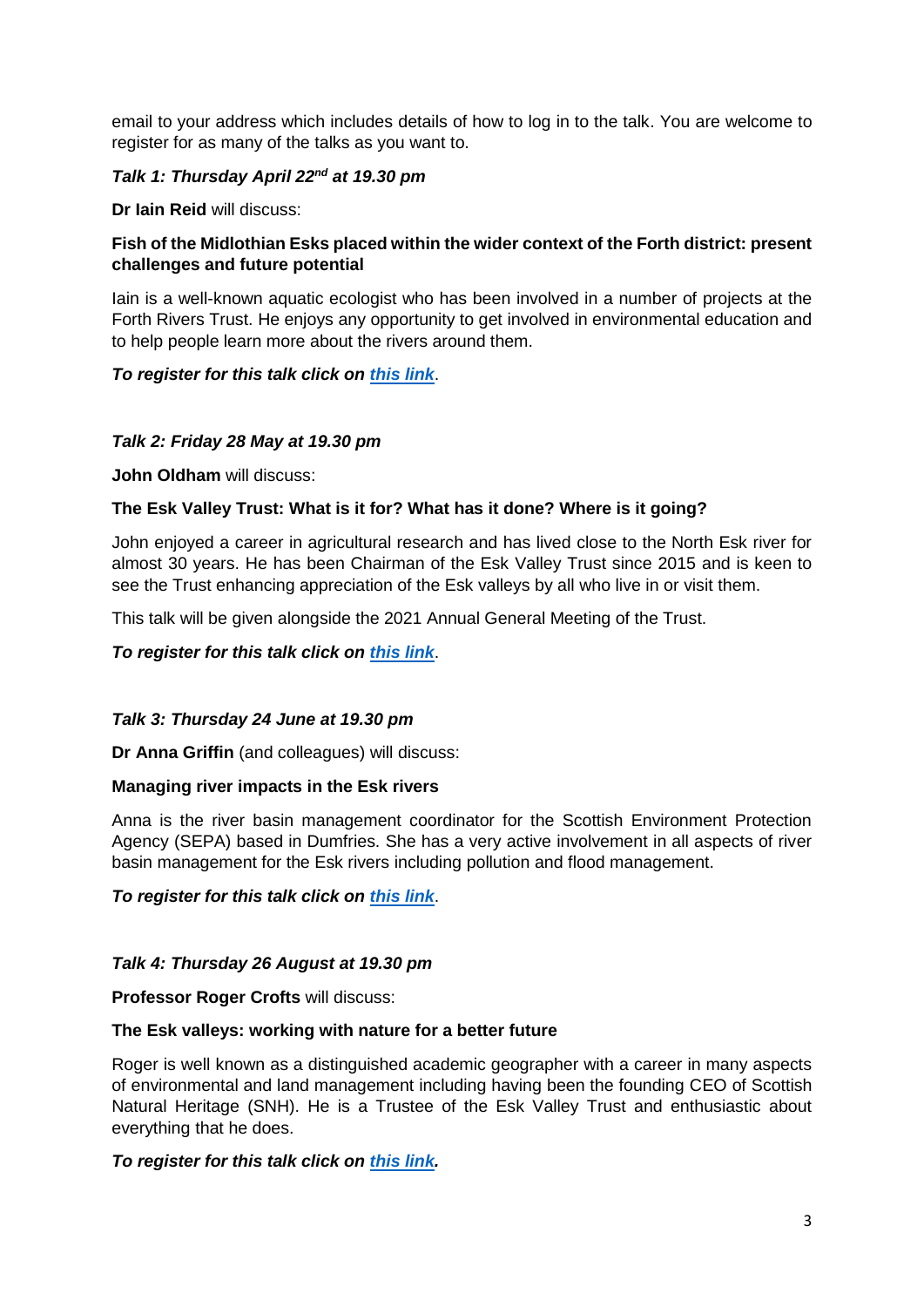## *Talk 5: Friday 8 October at 19.30 pm*

#### **Dr Joanna Soden** will talk about:

## **Artists and Photographers along the river Esk**

Joanna is a former Collections Curator at the Royal Scottish Academy of Art and Architecture. As an independent art historian she has a special interest in Scottish art since 1900. Her previous talks hosted by the EVT as part of the 2018 and 2019 Midlothian Outdoor Festivals were 'sellouts'. This talk is planned to be part of the 2021 Festival.

## *To register for this talk click on [this link](https://zoom.us/meeting/register/tJIpf-CvrT8pHtJsp88EXE2C1nDiucZjZRXZ)*.

#### **Walks as well as talks**

While meetings in person inside buildings are not on the agenda for some time we live in hope that by the autumn organised walks along the river pathways will be a realistic proposition. This is still in the 'time will tell' category but by the time of the autumn newsletter we hope to be able to give details for a series of such events.

#### **Another story from the Esk valleys -** *The Lasswade Churchyards*

Many thanks to Ian Young for providing this note on the churchyards at Lasswade.

On the side of the hill above the village of Lasswade lie the three Lasswade churchyards. Two gateways give access to the two old churchyards, the centre gate access to the former manse. Immediately opposite, the new graveyard has striking early 20<sup>th</sup> century decorative wroughtiron entrance gates with flowers, square pavilions on both sides with flanking quadrant walls.

The first old churchyard access by the left gate contains the site of the  $18<sup>th</sup>$  century church of which no trace remains. The church, in cruciform plan, was designed by the architect Robert Adam.

John Clerk of Eldin (1728-1812), the seventh son of Sir John Clerk of Penicuik, lived nearby at Eldin. Clerk married Susannah, the younger sister of the architect Robert Adam. Clerk's aim in living at Eldin was to allow himself the opportunity to pursue artistic and scientific pursuits. An accomplished draughtsman, he was illustrator to Sir John Hutton, the founder of modern geology. Clerk, however, is best known for his *Essay on Naval Tactics* (1782) which he worked out with model boats on the high pond at Penicuik House. Some of the models survive at Penicuik. Lord Nelson is said to have studied Nelson's tactics and employed them in the battle of Trafalgar through directing the attack from a position to windward which follows Clerk's proposals. Lord Cockburn said of him "an interesting and delightful old man; full of the peculiarities that distinguished the whole family - talent, caprice, obstinacy, worth, kindness and oddity, equally fond of a joke and an argument."

The second of the two older churchyards, entered via the right-hand gateway, dates from the

 $13<sup>th</sup>$  century. The medieval church's site is now marked only by a few stones. The churchyard itself possesses many notable gravestones and three remaining burial aisles from the old, church. The first aisle is that of the poet William Drummond of Hawthornden, a bronze relief portrait of him over the door. The inscription is: